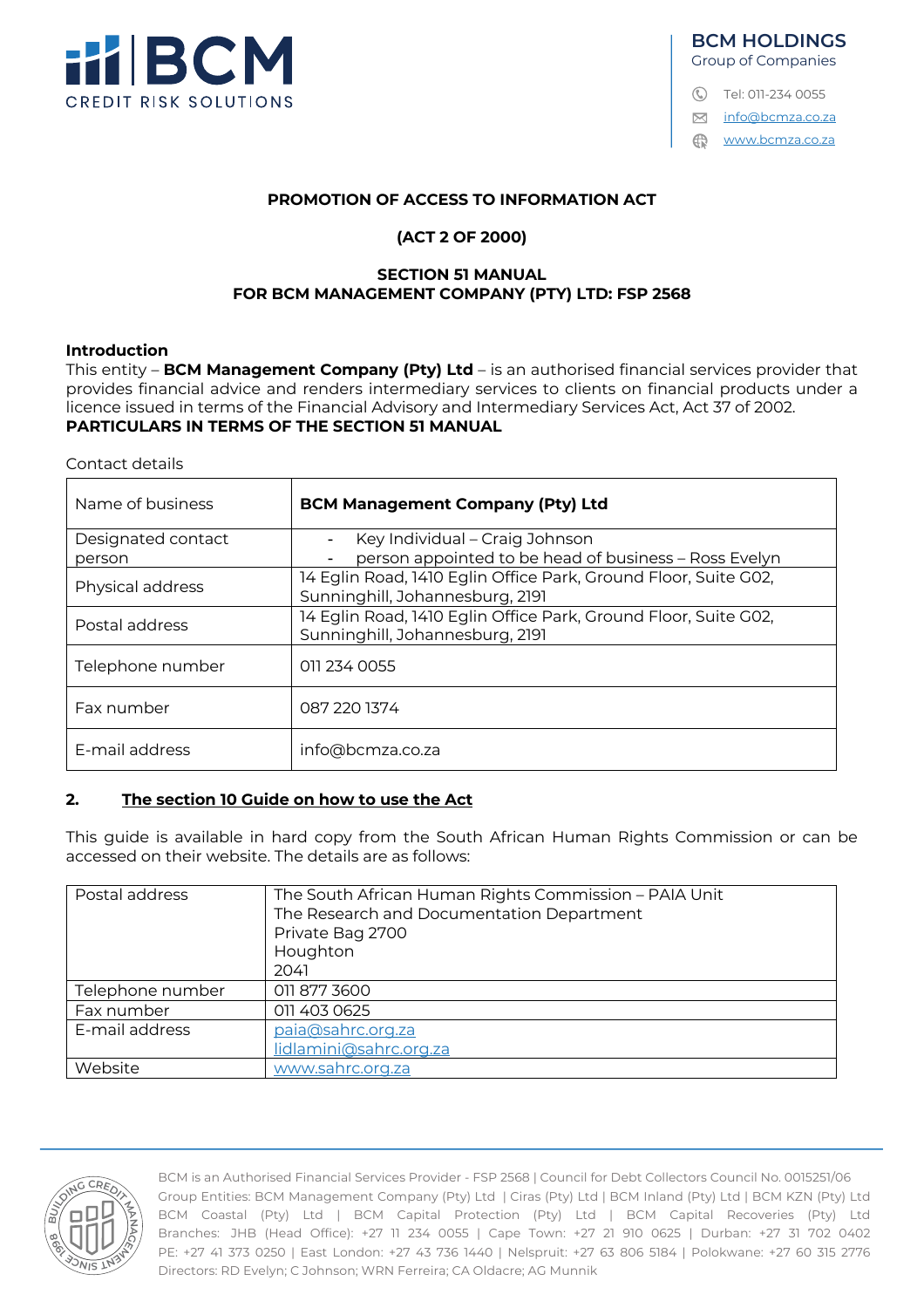**3.** Records available in terms of any other legislation

| Basic Conditions of Employment Act No. 75 of 1997                                             |
|-----------------------------------------------------------------------------------------------|
| Collective Investments Schemes Control Act No. 45 of 2002                                     |
| Companies Act No. 71 of 2008                                                                  |
| Compensation for Occupational Injuries and Health Diseases Act No. 130 of 1993                |
| Consumer Protection Act No. 68 of 2008                                                        |
| Employment Equity Act No.55 of 1998                                                           |
| Financial Advisory and Intermediary Services Act No. 37 of 2002                               |
| Financial Intelligence Centre Act No. 38 of 2001                                              |
| Financial Institutions (Protection of Funds) Act No. 28 of 2001                               |
| Financial Services Board Act No. 97 of 1990                                                   |
| Financial Services Ombud Schemes Act No. 37 of 2004                                           |
| Friendly Societies Act No. 25 of 1956                                                         |
| Income Tax Act No. 58 of 1962                                                                 |
| Insurance Laws Amendment Act No. 27 of 2008                                                   |
| Labour Relations Act No. 66 of 1995                                                           |
| Long-term Insurance Act No. 52 of 1998                                                        |
| Medical Schemes Act No. 131 of 1998                                                           |
| Occupational Health and Safety Act No. 85 of 1993                                             |
| Pension Funds Act No. 24 of 1956                                                              |
| Prevention of Organised Crime Act No. 121 of 1998                                             |
| Protection of Constitutional Democracy against Terrorist and Related Activities Act No. 33 of |
| 2004                                                                                          |
| Security Services Act No. 36 of 2004                                                          |
| Short Term Insurance Act No. 53 of 1998                                                       |
| Skills Development Act No.97 of 1998                                                          |
| Skills Development Act No.97 of 1998                                                          |
| Unemployment Contributions Act No. 4 of 2002                                                  |
| Unemployment Insurance Act No. 63 of 2001                                                     |
| Value Added Tax Act No. 89 of 1991                                                            |

#### **4. Access to the records held by the private body**

• The latest notice regarding the categories of records of the body, which are available without a person having to request access in terms of section 52 (2) of this Act, and at no cost:

#### Brochures; Pamphlets; Documents related to business activities

Records which may be requested in terms of this Act:

| Administration:  |                                                         |  |
|------------------|---------------------------------------------------------|--|
| $\circ$          | Licence of product categories                           |  |
| $\circ$          | Minutes of management meetings                          |  |
| $\circ$          | Minutes of staff meetings                               |  |
| $\circ$          | Correspondence                                          |  |
| Human resources: |                                                         |  |
| $\circ$          | Employment contracts                                    |  |
| $\Omega$         | Mandates                                                |  |
| $\circ$          | Policies and procedures                                 |  |
| $\circ$          | Training                                                |  |
| $\circ$          | Remuneration and benefits policies, and records thereof |  |
| Operations:      |                                                         |  |
| $\circ$          | Production records                                      |  |
| $\circ$          | Compliance manual - FAIS                                |  |
| $\circ$          | Compliance reports                                      |  |
|                  |                                                         |  |

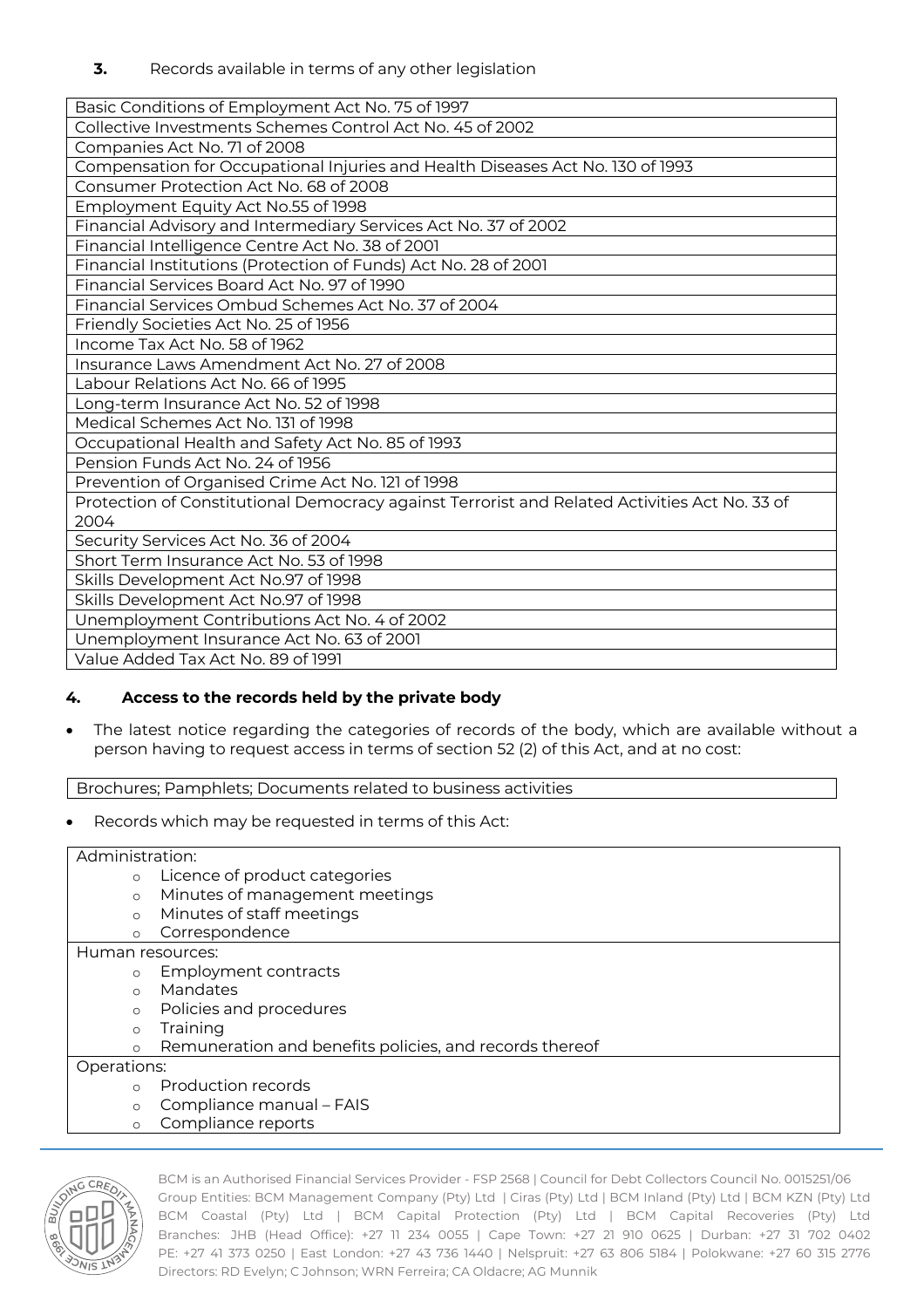- o Complaints procedures
- o Contractual agreements with suppliers
- o Procedures manual FICA
- o Records of advice
- o Register of key individuals
- o Register of representatives
- o Register of non-compliance
- o Record of continued compliance by representatives
- o Register of premature cancellation of products
- o Clients register

### Finances:

- o Accounting and audit records
- o Financial statements
- o Assets inventory
- The request procedures:

# **Form of request: (ANNEXURE A)**

### **Form of request – Annexure A:**

- o The requester must use the prescribed form to make the request for access to a record. This must be made to the head of the private body. This request must be made to the address, fax number or electronic mail address of the body concerned.
- o The requester must provide sufficient detail on the request form to enable the head of the private body to identify the record and the requester. The requester should also indicate which form of access is required. The requester should also indicate if any other manner is to be used to inform the requester and state the necessary particulars to be so informed.
- o The requester must identify the right that is sought to be exercised or to be protected and provide an explanation of why the requested record is required for the exercise or protection of that right.
- o If a request is made on behalf of another person, the requester must then submit proof of the capacity in which the requester is making the request to the satisfaction of the head of the private body.

#### **Fees payable for request – Annexure B:**

- o A requester who seeks access to a record containing personal information about that requester is not required to pay the request fee. Every other requester, who is not a personal requester, must pay the required request fee:
- o The head of the private body must notify the requester (other than a personal requester) by notice, requiring the requester to pay the prescribed fee (if any) before further processing the request.
- o The fee that the requester must pay to a private body is R50. The requester may lodge an application to the court against the tender or payment of the request fee.
- o After the head of the private body has made a decision on the request, the requester must be notified in the required form.
- o If the request is granted then a further access fee must be paid for the search, reproduction, preparation and for any time that has exceeded the prescribed hours to search and prepare the record for disclosure.

# **5. Other information as may be prescribed**

The Minister of Justice and Constitutional Development has not made any regulations in this regard.

# **6. Availability of the PAIA manual**

The manual is available for inspection at the offices of the relevant private body free of charge.

Copies are also available with the SAHRC and on the private body's website (if any).

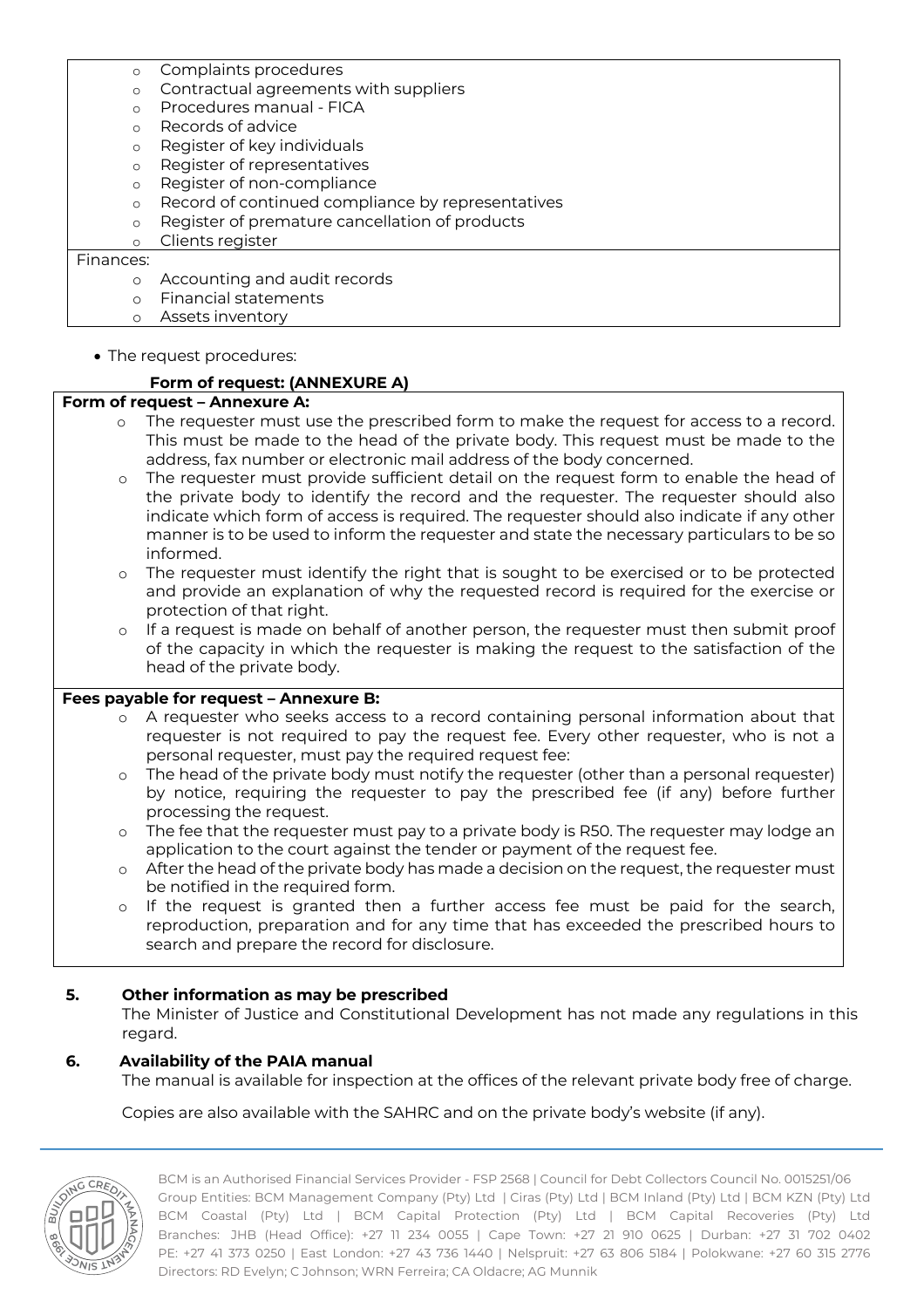Particulars of private body

### **BCM Management Company (Pty) Ltd – FSP 2568**

Particulars of person requesting access to the record

| Instructions: |                                                                                                                                                                                |  |
|---------------|--------------------------------------------------------------------------------------------------------------------------------------------------------------------------------|--|
|               | The particulars of the person who requests access to the record must be given below.<br>o The address and/or fax number in the Republic to which the information is to be sent |  |
|               | must be given.                                                                                                                                                                 |  |

| $\circ$                                                                           | Proof of the capacity in which the request is made, if applicable, must be attached. |
|-----------------------------------------------------------------------------------|--------------------------------------------------------------------------------------|
| Full name and surname                                                             |                                                                                      |
| Identity number                                                                   |                                                                                      |
| Postal address                                                                    |                                                                                      |
| Telephone number                                                                  |                                                                                      |
| Fax number                                                                        |                                                                                      |
| E-mail address                                                                    |                                                                                      |
| Capacity in which<br>request is made, when<br>made on behalf of<br>another person |                                                                                      |

Particulars of person on whose behalf request is made

| Instructions:<br>person. | This section must be completed ONLY if a request for information is made on behalf of another |
|--------------------------|-----------------------------------------------------------------------------------------------|
| Full name and<br>surname |                                                                                               |
| Identity number          |                                                                                               |

#### Particulars of record

| Instructions: |                                                                                                                                                                     |
|---------------|---------------------------------------------------------------------------------------------------------------------------------------------------------------------|
| $\circ$       | Provide full particulars of the record to which access is requested, including the reference<br>number if that is known to you, to enable the record to be located. |
| $\circ$       | If the provided space is inadequate, please continue on a separate folio and attach it to                                                                           |
|               | this form. The requester must sign all the additional folios.                                                                                                       |
| record        | Description of record<br>or relevant part of the                                                                                                                    |

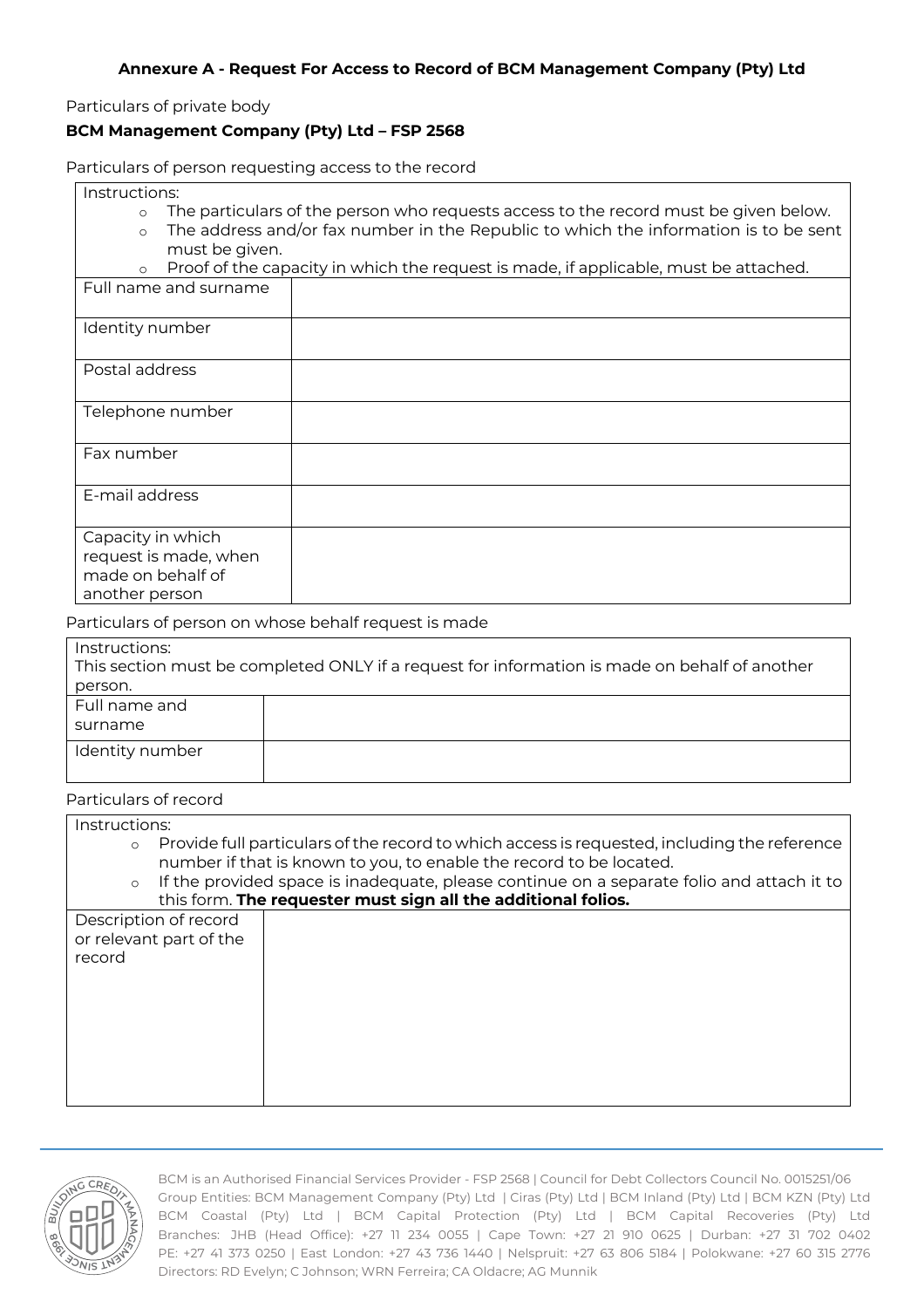| Reference number, if<br>available    |  |
|--------------------------------------|--|
| Any further particulars<br>of record |  |

#### Fees

Instructions:

- o A request for access to a record, other than records containing personal information about you, will be processed only after a **request fee** has been paid.
- o You will be notified of the amount required to be paid as the request fee.
- o The **fee payable for access** to a record depends on the form in which access is required and the reasonable time required to search for and prepare a record.
- o If you qualify for exemption of the payment of any fee, please state the reason for exemption.

| Reason for exemption |  |
|----------------------|--|
| from payment of fees |  |
|                      |  |

#### Form of access to record

Instructions:

o If you are prevented by a disability to read, view or listen to the record in the form of access provided for in 1 to 4 hereunder, state your disability and indicate in which form the record is required.

| Disability                          |  |
|-------------------------------------|--|
| Form in which record is<br>required |  |

#### Instructions:

- o Mark the appropriate box with an **X**
- o Compliance with your request in the specified form may depend on the form in which the record is available.
- o Access in the form requested may be refused in certain circumstances. In such a case you will be informed if access will be granted in another form.

| The fee payable for access to the record, if any, will be determined partly by the form in |
|--------------------------------------------------------------------------------------------|
| which access is requested.                                                                 |
| $\pm$ the recent is in written er printed ferm:                                            |

|                                                                                                       | If the record is in written or printed form:                                                 |  |  |  |  |  |
|-------------------------------------------------------------------------------------------------------|----------------------------------------------------------------------------------------------|--|--|--|--|--|
|                                                                                                       | Copy of record<br>Inspection of record                                                       |  |  |  |  |  |
|                                                                                                       | 2. If record consists of visual images (this includes photographs, slides, video recordings, |  |  |  |  |  |
|                                                                                                       | computer-generated images, sketches etc):                                                    |  |  |  |  |  |
|                                                                                                       | View images<br>Copy of images                                                                |  |  |  |  |  |
|                                                                                                       | Transcription of images                                                                      |  |  |  |  |  |
|                                                                                                       | 3. If record consists of recorded words or information which can be reproduced in sound:     |  |  |  |  |  |
|                                                                                                       | Listen to soundtrack (audio cassette)                                                        |  |  |  |  |  |
|                                                                                                       | Transcription of soundtrack (written or printed document)                                    |  |  |  |  |  |
|                                                                                                       | 4. If record is held on computer or in an electronic or machine-readable form:               |  |  |  |  |  |
|                                                                                                       | Printed copy                                                                                 |  |  |  |  |  |
|                                                                                                       | Printed copy of information derived from record                                              |  |  |  |  |  |
|                                                                                                       | Copy in computer-readable form (stiffy or compact disc)                                      |  |  |  |  |  |
| * If you requested a copy or transcription of a record (above), do you wish the copy or transcription |                                                                                              |  |  |  |  |  |
| to be posted to you?                                                                                  |                                                                                              |  |  |  |  |  |
| <b>YES</b><br>NO.<br>Postage is payable.                                                              |                                                                                              |  |  |  |  |  |

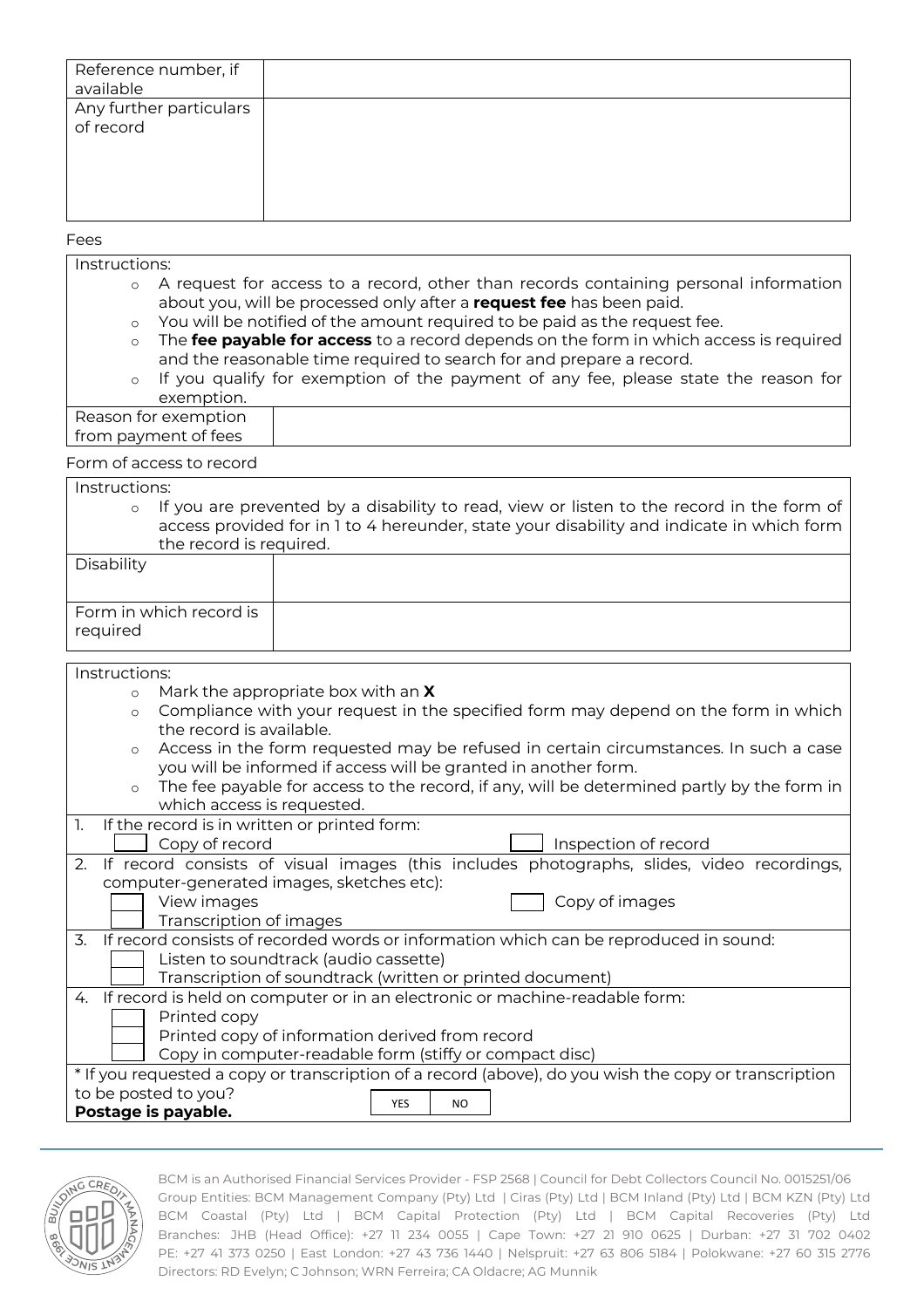Instructions:

o If the provided space is inadequate, please continue on a separate folio and attach it to this form. The requester must sign all the additional folios.

| Indicate which right is |  |  |  |  |  |
|-------------------------|--|--|--|--|--|
| to be exercised or      |  |  |  |  |  |
| protected               |  |  |  |  |  |
| Explain why the record  |  |  |  |  |  |
| requested is required   |  |  |  |  |  |
| for the exercise or     |  |  |  |  |  |
| protection of the       |  |  |  |  |  |
| aforementioned right    |  |  |  |  |  |

# Notice of decision regarding request for access

| You will be notified in writing whether your request has been approved / denied. If you wish to be<br>informed in another manner, please specify the manner and provide the necessary particulars to<br>enable compliance with your request. |
|----------------------------------------------------------------------------------------------------------------------------------------------------------------------------------------------------------------------------------------------|
| How would you prefer to be informed of the decision regarding your request for access to the record?                                                                                                                                         |
|                                                                                                                                                                                                                                              |

| Signe<br>$\cdot$ . |  | ີ |  |
|--------------------|--|---|--|
|--------------------|--|---|--|

\_\_\_\_\_\_\_\_\_\_\_\_\_\_\_\_\_\_\_\_\_\_\_\_\_\_\_\_\_\_ Full Name of Requester Person on whose behalf the request is made

Signature of Requester Person on whose behalf the request is made

\_\_\_\_\_\_\_\_\_\_\_\_\_\_\_\_\_\_\_\_\_\_\_\_\_\_\_\_\_\_